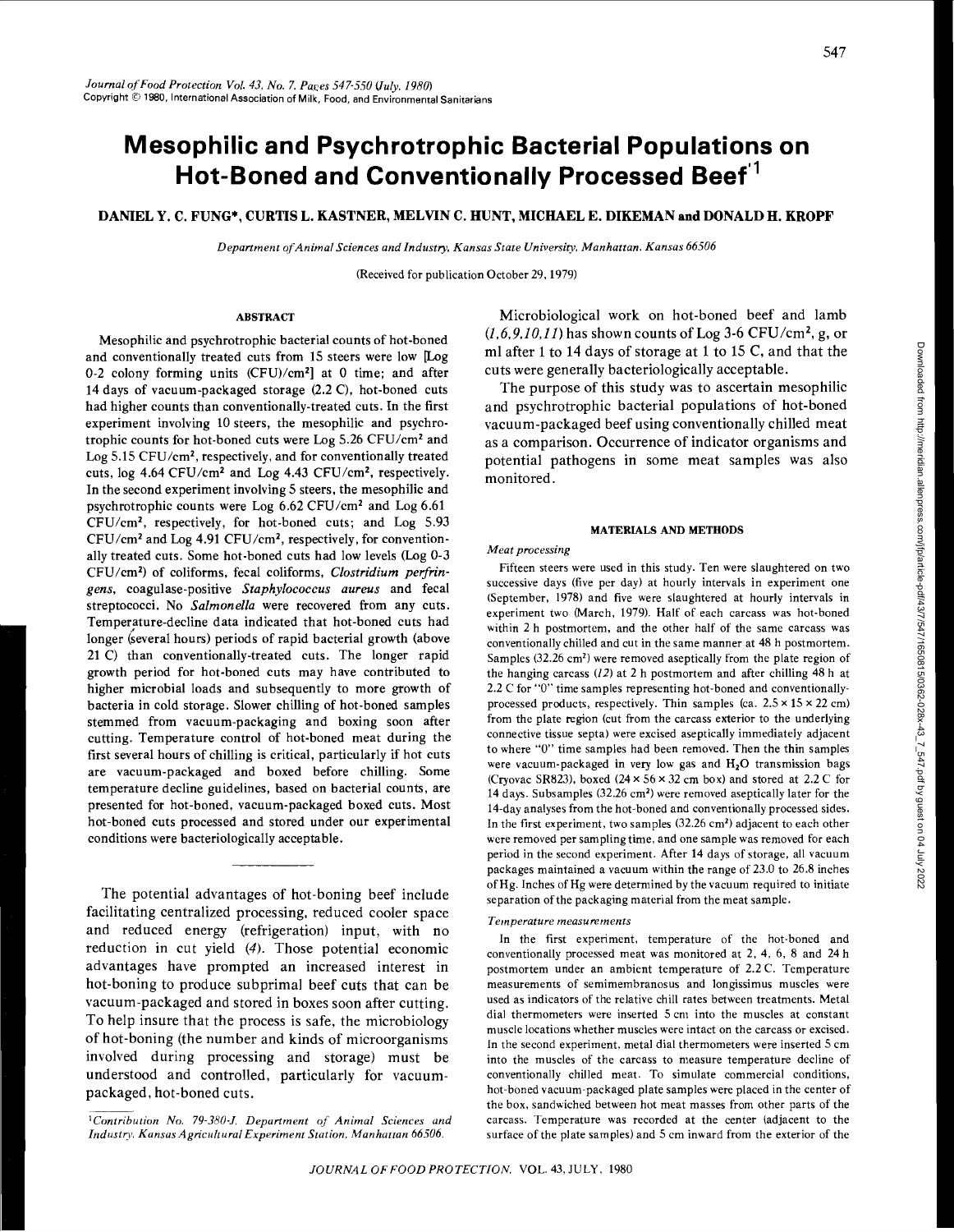meat mass at 0, 1, 2, 3, 4, 6, 20, 22 and 24 h after boxing to obtain internal and external temperatures of hot-boned meat.

# *Microbiological procedures*

Meat samples (32.26 cm<sup>2</sup>) were put into Mason jars containing 100 ml of sterile rinse solution (buffer solution for Standard Plate Count, 8), and transferred to the microbiology laboratory for analysis. The meat was in the rinse solution for 1 h before being shaken vigorously 100 times with an amplitude of 2 ft (procedure for experiment one) or placed in solution for 20 min, blended for 5 sec and then shaken 50 times (procedure for experiment two). Blending the meat for microbiological studies increases recovery of microorganisms (7), but excessive blending results in meat slurries that are difficult to pipette.

Liquid samples were withdrawn from the jars for viable cell counts by standard methods (8). One set of plates was incubated for 48 h at 32 C for the mesophilic count; another set, for 10 days at 7 C for the psychrotrophic count. The counts were reported as  $Log<sub>10</sub>$  colony forming units (CFU)/cm<sup>2</sup>. When averages were reported, arithmetic means were calculated before converting to the  $Log_{10}$  number.

#### *Indicator organisms and potential pathogens*

In the second experiment, in addition to mesophilic and psychrotrophic counts, we monitored coliforms, fecal coliforms, *Clostridium peifringens, Salmonella,* coagulase-positive *Staphylococcus aureus,* and fecal streptococci. Bacteriological procedures are summarized in Table 1. For the 0 time samples, only one dilution of the 3 tube MPN was used to detect the presence of coliforms, fecal colifonns, coagulase-positive *S. aureus,* and *C. perfringens.* For the 14 day stored samples, the 2 dilution, 3 tube MPN method was used to enumerate number of organisms in the meat samples.

# RESULTS AND DISCUSSION

The average mesophilic and psychrotrophic counts of

hot-boned and conventionally-processed meat are presented in Table 2. The 0-time mesophilic counts for both hot-boned and conventionally-treated cuts were low, ranging between Log 0-2 CFU/cm2, and indicating good bacterial quality at the onset of the experiments. At 0-time no psychrotrophs were recovered in experiment one; however, low levels of psychrotrophs colonies were detected in experiment two. This is probably due to more psychrotrophs occurring on the surfaces of animals in the winter months. The 14-day sample data indicated that hot-boned meat had higher mesophilic and psychrotrophic counts than conventionally-processed meat, with approximately 1-2 log unit differences between comparable samples. Statistical analyses were not performed because the counts obtained varied widely (Log 0-5 CFU/cm<sup>2</sup> in the first experiment and Log  $3-7$  CFU/cm<sup>2</sup> in the second experiment). Instead, bacterial counts were tabulated (fable 3) by frequency of ocurrence in four bacterial count ranges: Log 0-2  $CFU/cm<sup>2</sup>$  (low count), Log 3-4  $CFU/cm<sup>2</sup>$  (intermediate count), Log 5-6 CFU/cm<sup>2</sup> (high count), and Log  $7$ CFU/cm2 (very high count). Most samples (Table 3) had low or intermediate counts, indicating that most of the meat was microbiologically acceptable. Samples from hot-boned cuts provided more than twice as many high and very high counts as did the conventionally processed cuts. Hot-boned meat from animal C (see Table 4) in the second experiment had  $\log 7$  CFU/cm<sup>2</sup> in mesophilic and psychrotrophic counts. Data in Table 4 give the

TABLE 1. *Summary of bacteriological determinations for each meat sample. a* 

| Bacteria monitored                 | Procedure references   | Enumeration procedures         | Incubation temperature and time |  |  |  |
|------------------------------------|------------------------|--------------------------------|---------------------------------|--|--|--|
| <b>Ouantitative determinations</b> |                        |                                |                                 |  |  |  |
| Total mesophile                    | Standard Methods $(8)$ | Pour plate                     | 32 C, 48 h                      |  |  |  |
| Total psychrotroph                 | Standard Methods (8)   | Pour plate                     | 7C, 10d                         |  |  |  |
| Coliforms                          | BAM(2)                 | 2 dilution, 3 tube             | $37C$ , 48 h presumptive        |  |  |  |
|                                    |                        | MPN(3)                         | 37 C, 48 h confirmative         |  |  |  |
| Fecal coliforms                    | Klein and Fung (5)     | Subculture of positive         |                                 |  |  |  |
|                                    |                        | coliform tubes                 |                                 |  |  |  |
| Coagulase positive                 |                        |                                |                                 |  |  |  |
| Staphylococcus aureus              | BAM(2)                 | 2 dilution, 3 tube             | $37C$ , 24 h enrichment         |  |  |  |
|                                    |                        | MPN(3)                         | $37 \text{ C}$ , 24 h plating   |  |  |  |
|                                    |                        |                                | 37 C, 24 h liquid culture       |  |  |  |
|                                    |                        |                                | 37 C, 4 h coagulase test        |  |  |  |
|                                    |                        |                                | gram reaction                   |  |  |  |
| Clostridium perfringens            | BAM(2)                 | 2 dilution, 3 tube             | 46 C, 4 h preenrichment         |  |  |  |
|                                    |                        | MPN(3)                         | $37 C$ , 24 h enrichment        |  |  |  |
|                                    |                        |                                | 37 C, 24 h anaerobic plating    |  |  |  |
|                                    |                        |                                | 37 C, 24 h biochemical tests    |  |  |  |
|                                    |                        |                                | gram reaction                   |  |  |  |
| Fecal streptococci                 | Difco KF agar          | Pour plate                     | 37 C, 48 h                      |  |  |  |
| Qualitative determination          |                        |                                |                                 |  |  |  |
| Salmonella                         | <b>BAM</b> (2)         | 2 portions of 10 ml of blended | 37 C, 24 h preenrichment        |  |  |  |
|                                    |                        | meat solution                  | $37C$ , 24 h enrichment         |  |  |  |
|                                    |                        |                                | $37C$ , 24 h plating            |  |  |  |
|                                    |                        |                                | 37 C, 24 h biochemical tests    |  |  |  |
|                                    |                        |                                | agglutination test              |  |  |  |
|                                    |                        |                                | gram reaction                   |  |  |  |

a Each meat sample of the second experiment was blended for 5 sec and shaken SO times. From this liquid sample, 0.1 ml, 1 ml, or 10 ml was aseptically withdrawn to perform all the above tests. Dilutions were made as needed.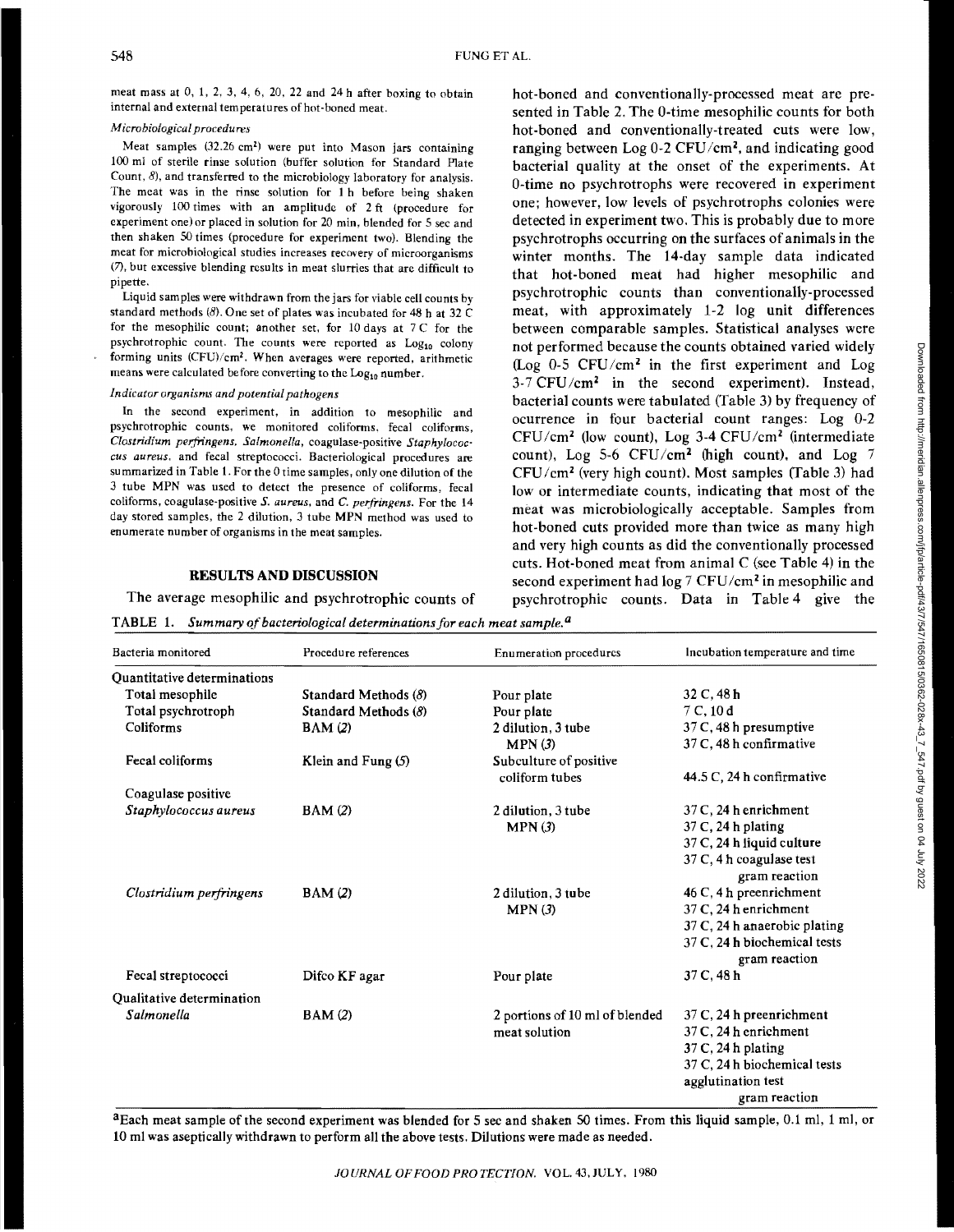Downloaded from http://meridian.allenpress.com/fp/article-pdf43/7/547/1650815/0362-028x-43\_7\_547.pdf by guest on 04 July 2022 Downloaded from http://meridian.allenpress.com/jfp/article-pdf/43/7/547/1650815/0362-028x-43\_7\_547.pdf by guest on 04 July 2022

|  | TABLE 2. Mesophilic and psychrotrophic counts on hot- |  |  |
|--|-------------------------------------------------------|--|--|
|  | boned and conventionally processed beef samples.      |  |  |

|   |                |                   |      | Mesophile counts Psychrotroph counts |      |  |
|---|----------------|-------------------|------|--------------------------------------|------|--|
|   | Days<br>stored | $Hot -$<br>boned  | Conv | Hot-<br>boned                        | Conv |  |
| А |                | 1.57 <sup>1</sup> | 1.94 | NR <sup>2</sup>                      | NR   |  |
|   | 14             | 5.26              | 4.64 | 5.15                                 | 4.43 |  |
| В | 0              | 2.34              | 1.96 | 1.70                                 | 1.43 |  |
|   | 14             | 6.62              | 5.93 | 6.61                                 | 4.91 |  |

A- Experiment 1, 10 steers.

B- Experiment 2, *5* steers.

Hot-boned - hot-boned cuts excised at approximately 2 h postmortem.

Conv - conventional cuts excised at 48 hr postmortem.

Average count in Log Colony Forming Units/cm2.

*<sup>2</sup>*NR- not recovered in 0 dilution samples.

occurrence and numbers of indicator organisms and potential pathogens from cuts in the second experiment. At 0-time, tests for coliforms, fecal coliforms and C.

*perfringens* were positive for hot-boned samples from animal C and for *S. aureus* from conventionally boned sample from animal B. All samples had very *low* (Log 0-1 CFU/cm2 ) or nonrecoverable levels of fecal streptococci; so contamination with potential pathogens was low at the onset of the experiment.

In the 14-day samples, indicator organisms and potential pathogens were found more frequently on hot-boned than on conventionally processed meat. Hot-boned meat from animal C harbored all the organisms for which tests were conducted (except *Salmonella)* although in *low* numbers (Log 0-3 CPU/ cm2). Conventionally-processed cuts from animal C also had coliforms, fecal coliforms, and coagulase-positive *S. aureus* in low numbers. Apparently animal C was contaminated more during slaughter than any of the other four animals in experiment 2. Zero-time and 14-day mesophilic and psychrotrophic counts for cuts from animal C were highest among all animals studied.

TABLE 3. *Frequency of occurrence of mesophilic and psychrotrophic bacteria on stored hot-boned and conventionally processed beef.* 

|                               |                  | Psychrotrophic counts |           |      |           |      |           |      |                      |  |
|-------------------------------|------------------|-----------------------|-----------|------|-----------|------|-----------|------|----------------------|--|
|                               |                  |                       | В         |      | А         |      | в         |      |                      |  |
| Bacterial range               | Hot-boned        | Conv                  | Hot-boned | Conv | Hot-boned | Conv | Hot-boned | Conv | Remarks <sup>2</sup> |  |
| Log $0-2$ CFU/cm <sup>2</sup> | 6.7 <sup>1</sup> | 23.3                  | 0         | 0    | 3.3       | 23.4 | 0         | 0    | Low count            |  |
| $Log 3-4 CFU/cm2$             | 16.7             | 6.7                   | 3.3       | 10.0 | 20.0      | 6.7  | 3.3       | 10.0 | Intermediate count   |  |
| Log 5-6 $CFU/cm^2$            | 10.0             | 3.3                   | 10.0      | 6.7  | 10.0      | 3.3  | 10.0      | 6.7  | High count           |  |
| Log 7 CFU/cm <sup>2</sup>     | 0                | 0                     | 3.3       | 0    | 0         | 0    | 3.3       | 0    | Very high count      |  |
| Total percentage              | $100\%$          |                       |           |      | 100%      |      |           |      |                      |  |

A- Experiment 1, lOsteers.

B - Experiment 2, 5 steers.

Hot-boned- hot-boned cuts stored for 14 days.

Conv - conventional cuts stored for 14 days.

1Frequency of occurrence of samples in each bacteria range expressed in % of total number of samples (30 samples of each for mesophilic count and psychrotrophic count).

2 Arbitrary designation for convenience of discussion.

|  |  |  | TABLE 4. Indicator and potential pathogenic organisms on hot-boned and conventionally processed beef samples. <sup>1</sup> |  |
|--|--|--|----------------------------------------------------------------------------------------------------------------------------|--|
|--|--|--|----------------------------------------------------------------------------------------------------------------------------|--|

|              | Coliform          |      |           |      |           | Fecal coliform |       | Clostridium<br>perfringens |           |           | Salmonella |      | <b>Staphylococcus</b><br>aureus |  | Fecal<br>streptococci |  |
|--------------|-------------------|------|-----------|------|-----------|----------------|-------|----------------------------|-----------|-----------|------------|------|---------------------------------|--|-----------------------|--|
| Animal       | $H-B$             | Conv | $H - B$   | Conv | $H - B$   | Conv           | $H-B$ | Conv                       | $H-B$     | Conv      | $H - B$    | Conv |                                 |  |                       |  |
| A            | ND                | ND   | <b>ND</b> | ND   | ND        | ND             | ND.   | <b>ND</b>                  | ND        | <b>ND</b> | 0.60       | 1.36 |                                 |  |                       |  |
| B            | ND                | ND   | ND        | ND   | <b>ND</b> | ND.            | ND    | ND                         | ND        | D         | ND         | 0.48 |                                 |  |                       |  |
| $\mathbf C$  | D                 | ND   | D         | ND   | D         | ND             | ND    | ND                         | ND        | ND        | 1.28       | 0.66 |                                 |  |                       |  |
| D            | ND                | ND   | <b>ND</b> | ND   | ND        | ND             | ND    | ND                         | <b>ND</b> | ND        | 0.78       | 1.04 |                                 |  |                       |  |
| E            | ND                | ND   | ND        | ND   | ND        | ND             | ND    | ND                         | ND        | ND.       | 1.49       | 0.66 |                                 |  |                       |  |
| $\mathbf{A}$ | 0.67 <sup>2</sup> | ND.  | 0.67      | ND   | 0.45      | ND             | ND    | ND                         | ND        | ND        | ND         | ND.  |                                 |  |                       |  |
| B            | 0.97              | ND   | 0.70      | ND   | 1.95      | <b>ND</b>      | ND    | ND                         | ND        | ND        | 2.15       | ND   |                                 |  |                       |  |
| $\mathbf C$  | 1.53              | 1.89 | 1.53      | 1.15 | 0.28      | ND             | ND    | ND                         | 0.08      | 0.57      | 3.26       | ND   |                                 |  |                       |  |
| D            | 1.15              | ND   | 0.45      | ND   | ND        | ND             | ND    | ND                         | ND        | ND        | 1.15       | ND   |                                 |  |                       |  |
| Е            | 0.45              | ND   | ND        | ND   | ND        | ND             | ND    | ND                         | 0.08      | <b>ND</b> | 2.53       | ND   |                                 |  |                       |  |

 $D =$ Detected.

 $ND = Not detected.$ <br><sup>1</sup>Experiment 2.

*2Log* organisms or CFU/cm2.

 $H-B = Hot-boned cuts.$ 

Conv =Conventional cuts.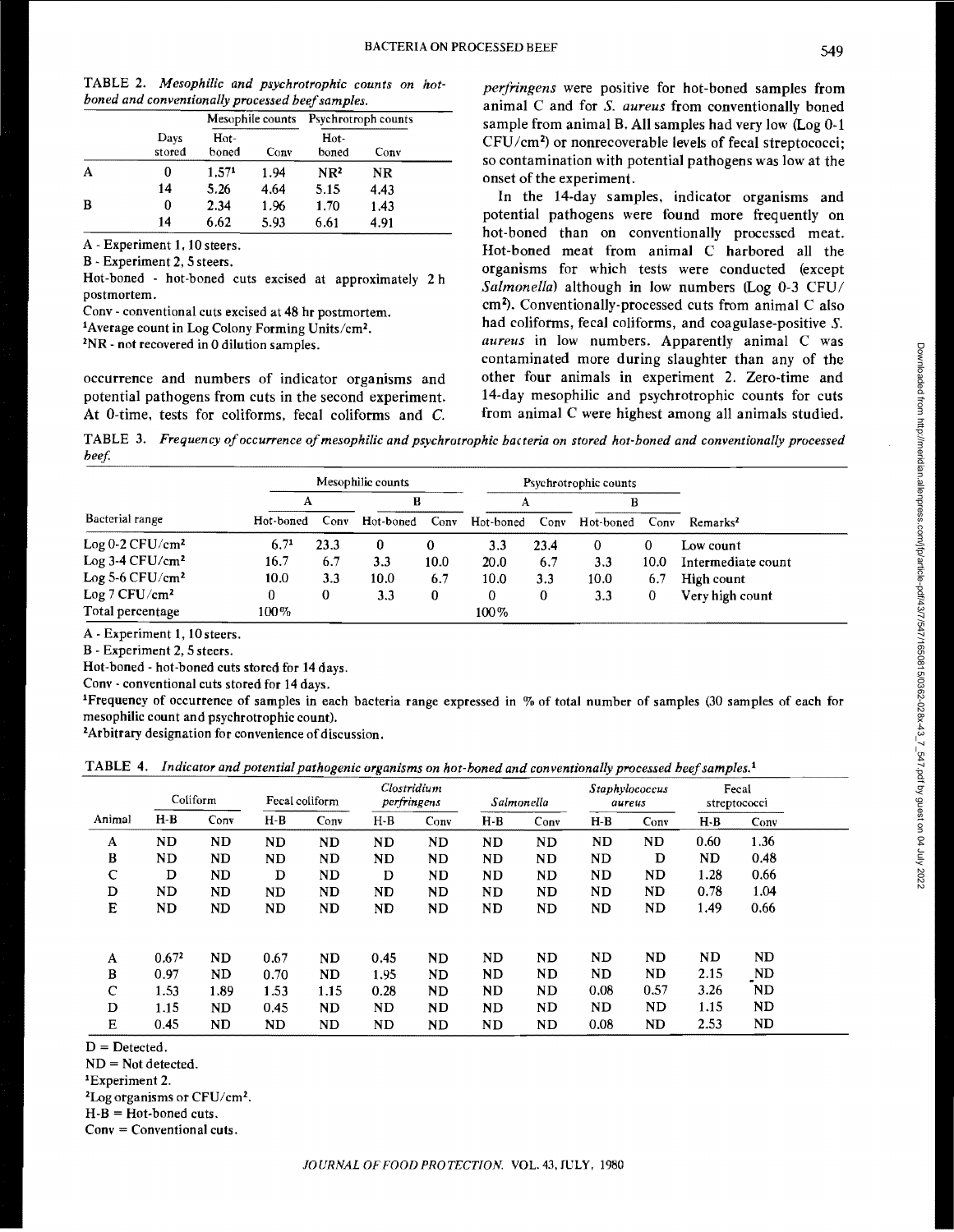Excluding data from animal C would significantly reduce total counts and frequency of detecting pathogenic organisms. Even so, these data (including animal C) do not show that hot-boned meat is a health hazard because potential pathogens, when found, were in low numbers. No *Salmonella* were detected.

Hot-boned cuts chilled more slowly than conventional cuts for the first 24 **h** of chilling. Conventionally chilled semimembranosus muscles (intact on the carcass) reached  $21 \text{ C}$  in  $11 \text{ h}$  compared with  $14.4 \text{ h}$  for the packaged and boxed counterparts (data not presented). **ln** the conventional treatment, it took 4.6-6 h for the longissimus muscle to reach 21 C while it took 7.4-7.8 h for the hot-boned counterparts to reach 21 C.

In the boxed samples (Fig. 1), it took 6.4 h for the interior and 3 **h** for the exterior of hot-boned cuts to reach 21 C while it took 1.7 h for the chilled carcasses to reach 21 C. The 0-time temperatures (Fig. 1) were taken after sample preparation which was approximately 3 h after slaughter. Expressed in C-h (degree C above 21 C and time to reach 21 C), microorganisms had 26.1 C-h and 7.5 C-h to grow in the interior and exterior of boxed hot-boned cuts compared with 2.1 C-h in the carcass. The second experiment resembles possible practices in a hot-boning operation designed to produce subprimal cuts used for steak and roast production.

The greater number of organisms recovered from hot-boned cuts may have stemmed from the time-



Figure 1. *Temperature decline of boxed. hot-boned and conventionally processed beef samples (Experiment* 2). *HI= Internal temperature of boxed hot-boned cuts. HE External temperature of boxed hot-boned cuts.*  $C = Temperature$ *ture of carcass conventionally chilled. AT= Ambient temperature.* 

temperature differences in the rapid microbial growth region (above 21 C) compared with conventionally chilled beef. Consequently, the bacteria had the initial impetus to multiply in storage, resulting in higher counts and a greater recovery of indicator organisms and potential pathogens compared with the conventional cuts after 14 days in vacuum storage. Additionally, surfaces of hot-boned cuts were handled during fabrication, providing for a greater potential for bacterial growth during chilling than if the carcass were left intact.

The mesophilic and psychrotrophic counts (except for those of cuts from one animal) were similar to those reported by others *(1,6,9.10,1* I) for hot-boned cuts (Log 3-6 CFU/cm2 ). Our storage time was generally longer (14 days) than times others used. Indicator and potential pathogens, when detected, were not numerous and mainly from cuts from one animal, with no *Salmonella*  detected.

Most hot-boned cuts processed and stored under the experimental conditions we used were bacteriologically acceptable — with Log 7 CFU/cm<sup>2</sup> as an arbitrary index of spoilage. However, our data indicate that temperature control of hot-boned meat during early hours of chilling is critical. We are evaluating the efficacy of chilling hot-boned meat more rapidly (before or after boxing) to reduce microbial growth without creating tenderness problems stemming from rapid chilling (cold shortening) of pre-rigor muscle.

#### ACKNOWLEDGMENTS

Susan Shahin and C. Y. Lee provided valuable technical assistance, the Cryovac Division ofW. R. Grace and Co., Duncan, South Carolina, supplied the vacuum bags and the Meat Animal Research Center, Clay Center. Ncb. provided the cattle.

#### REFERENCES

- I. Follett, M. J., G. A. Norman, and P. W. Ratcliff. 1974. The ante rigor excision and air cooling of beef semimembranosus muscles at temperatures between  $-5$  C to  $+$  15 C.J. Technol. 9:509-523.
- 2. Food and Drug Administration. 1972. Bacteriological analytical manuaL VSDHEW, Washington, D.C.
- 3. Fung, D. Y. C., and A. A. Kraft. 1969. Rapid evaluation of viable cell counts using the Microtiter system and MPN technique. J. Milk Food Techno!. 32:408-409.
- 4. Kastner, C. L. 1977. Hot processing update on potential energy and related economics. Proc. 13th Meat Ind. Res. Conf., March 24-24, 1977. University of Chicago.
- 5. Klein. H.. and D. Y. C. Fung. 1976. Identification and quantification of fecal colifonn using violet red bile agar at elevated temperature. J. Milk Food Techno!. 39:768-770.
- 6. Kotula. A. W .• and B.S. Emswiler. 1978. Effect of hot-boning in microbial counts of selected primal and ground beef. Am. Soc Animal Sci. Abstract 47:288-289.
- 7. Lazarus. C. R., A. Abu-Baker, R. L. West. and J. L. Ohlinger. 1977. Comparison of microbial counts on beef carcasses by using the moist swab contact method and secondary tissue removal technique. Appl. Environ. Micro bioi. 33:217-218.
- 8. Marth, E. H. (ed.). 1978. Standard methods for the examination of dairy products, 14th ed. Am. Public Health Assoc.. Inc., Washington. D.C.
- 9. McLeod, K., K. V. Gilbert, R. Wyborn, L. M. Wenham, C. L. Davey. and R. H. Locker. 1973. Hot cutting of lamb and mutton. J. Food Techno!. 8:71-78.